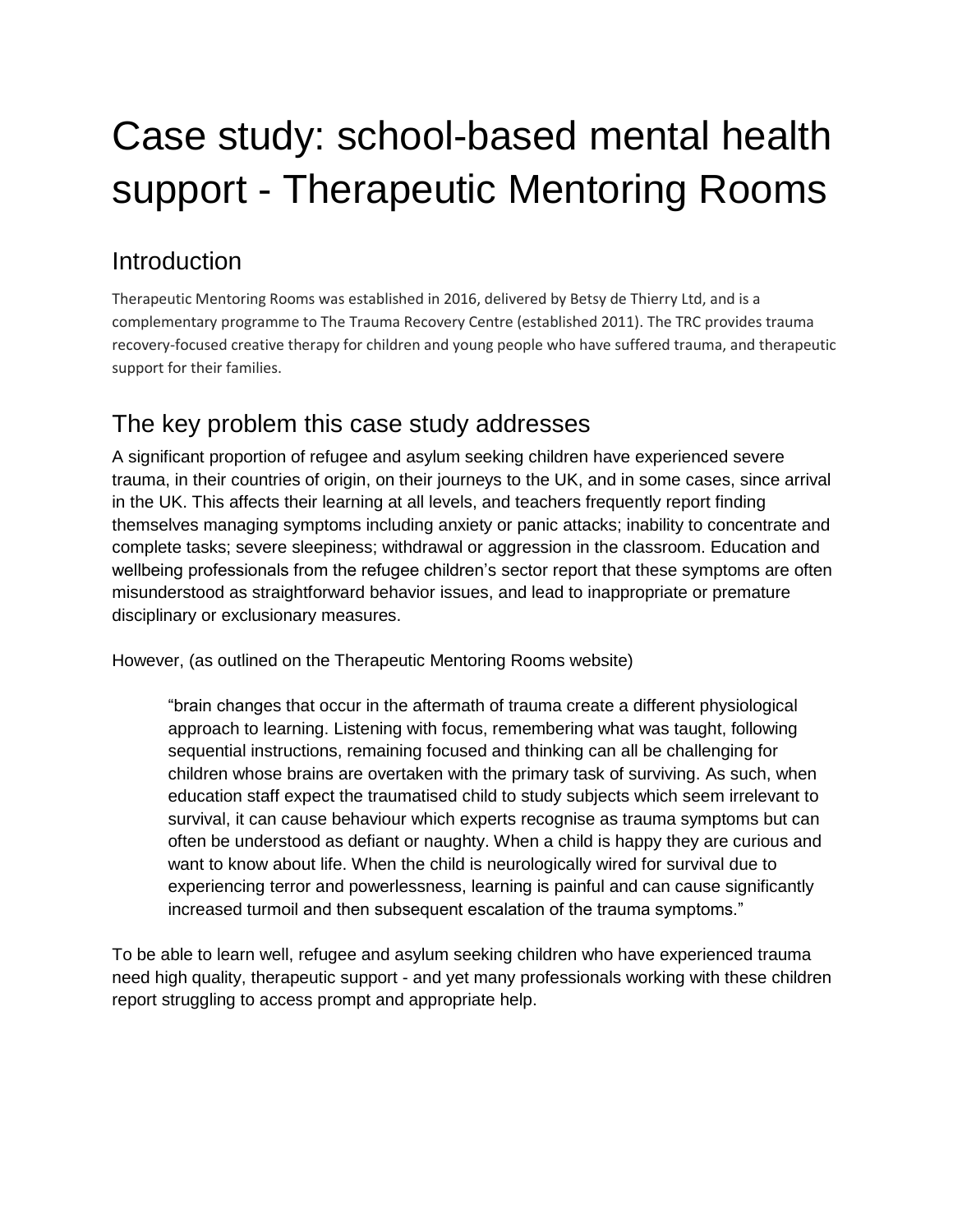### What they do

Therapeutic Mentoring Rooms operate within mainstream primary and secondary schools and attach a trauma recovery focused psychotherapist to a school to offer clinical supervision and assessment of significantly traumatised children.

The Therapeutic Mentoring Rooms offer frequent sessions of support from a known and specially trained staff member at school. These school staff members are trained as therapeutic mentors to work under the clinical oversight of a trauma informed creative children's psychotherapist who has years of experience seeing children's trauma symptoms reduce and healing facilitated.

To open a registered Therapeutic Mentoring Room, the school Head must proactively want their school to become a trauma informed school, and all school staff must attend a one day Introduction to Trauma Recovery Focused Training Pathway (©Betsy de Thierry). All staff working 1:1 with children within the school must attend an additional 3 hour training on approach and strategies to enable recovery for children, and two designated staff members must complete the full Certificate in Therapeutic Mentoring (delivered by ©Betsy de Thierry Ltd).

A suitable room within the school must be identified and kitted out with appropriate equipment, and work can then begin to identify children who need to access the space. The service is open not just to refugee and asylum-seeking children, but to any children within the school community who have experienced trauma of any kind. Once children are identified, assessments take place, and treatment plans are written by the supervising psychotherapist. These plans are then carried out by the trained, existing school staff members who have completed the full Certificate in Therapeutic Mentoring, under close supervision of the psychotherapist.

## The difference this makes/why this is an example of good practice

Therapeutic Mentoring rooms are pioneering rooms that bring hope and healing to the most vulnerable children within the school system. The provision utilizes the benefit of the adult who is already known to the pupils, working within the safety of the familiar school environment. This facilitates access both at the emotional level, and also at the practical level, reducing the need for time out of school and transportation logistics. The intervention works from the premise that children who have suffered trauma can recover, not simply have their behaviour managed.

'The course has given me knowledge and skills to begin to understand and respond to children who have suffered or are suffering trauma. It has increased my beliefs that children can be repaired and can go on to lead the best life they can. It has given me hope for the future of our children.'

Headteacher of a Primary School in Wiltshire with a Therapeutic Mentoring Room